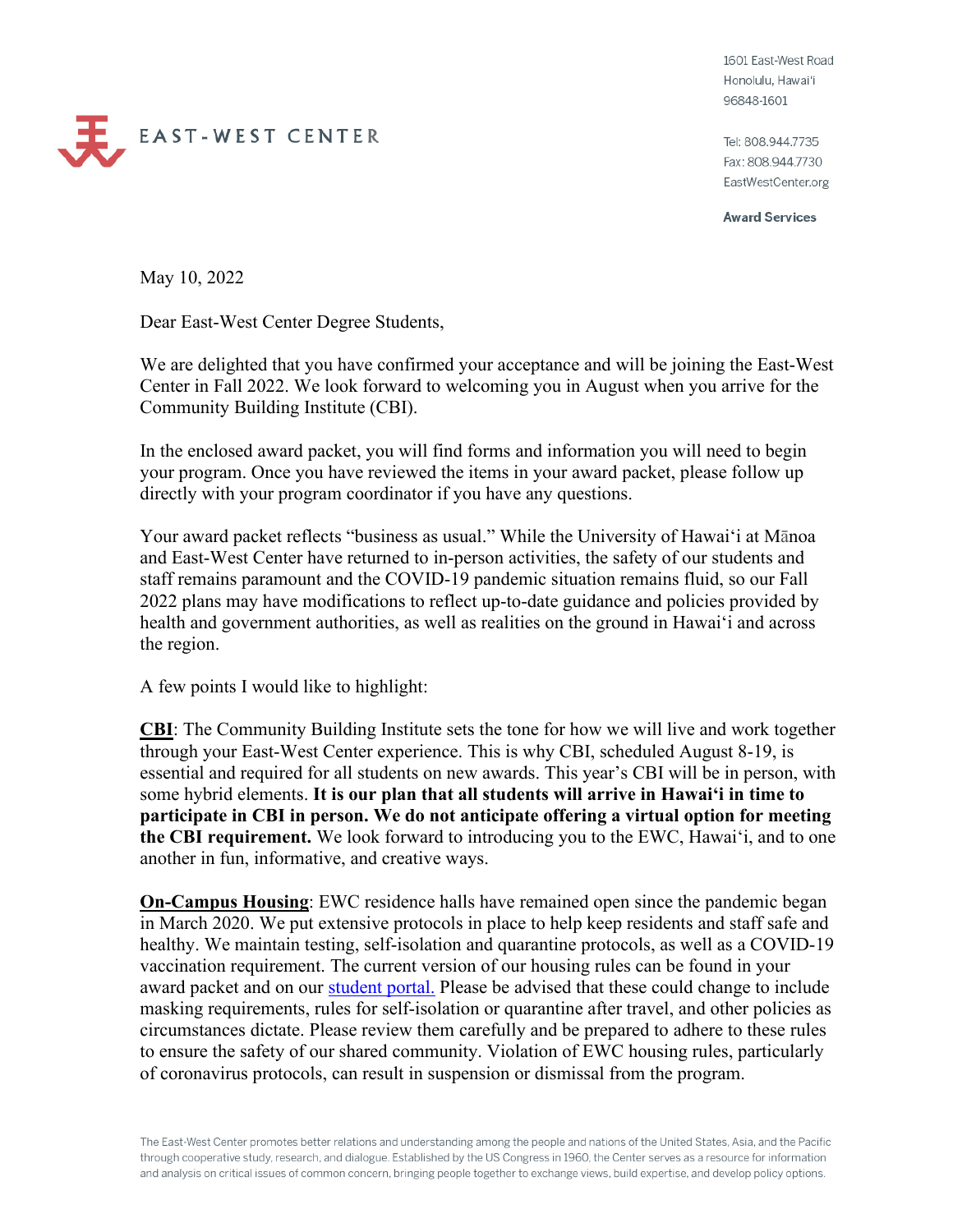**Communications**: We know that there are still some challenges related to travel and conditions may continue to fluctuate. Thus, communications will be critical. In the months ahead, you will receive messages regarding arrival and CBI schedule details from the East-West Center. We will be contacting you via the email address you provided in your application materials. **Please check your email regularly so that you are sure to receive any time-sensitive information.** As emails may come from different entities at the EWC (housing, CBI staff, and your program coordinator), **please also check your junk mail folder often** to make sure you are receiving all messages. Please keep your program coordinator informed of any issues you may be facing.

We encourage you to closely review and bookmark our student portal:

- <https://ewcparticipantinfo.org/>
- This site contains information to prepare for your life in Hawai'i, and the student portal is a clearinghouse for all information you will need to navigate your program at the EWC. We will be posting information and updates on this site prior to your arrival.

We also will be connecting you to other platforms with which you can engage with EWC staff and students prior to your arrival.

The East-West Center staff and continuing students all look forward to welcoming you to our East-West Center community and Honolulu.

With our warmest wishes and congratulations,

antest

Ann Hartman Dean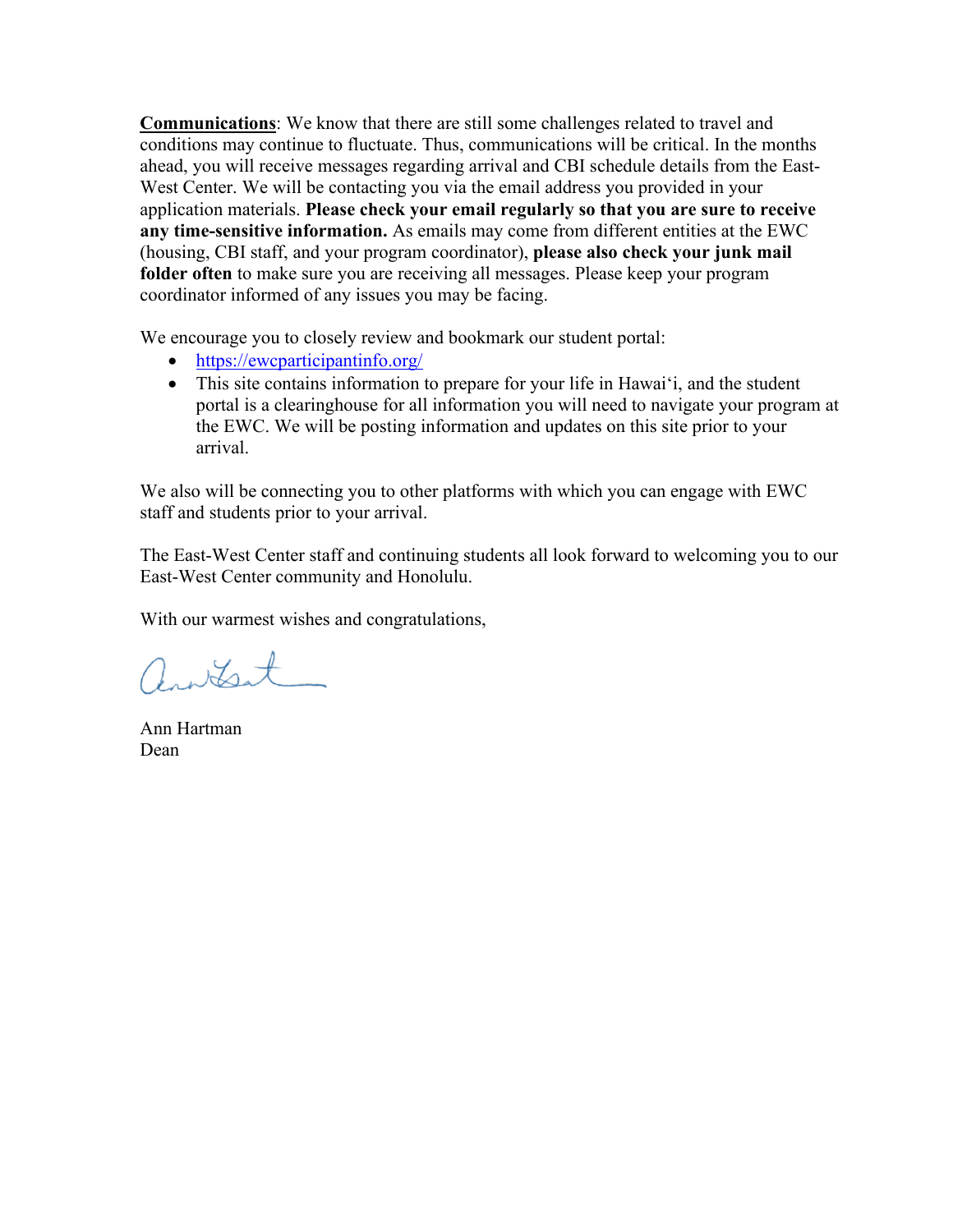

#### **FINAL ACCEPTANCE INFORMATION AND DEADLINES**

Your award packet includes important forms that must be signed and returned to your program at the East-West Center. The packet also includes information for you to review and keep for your personal reference. You are encouraged to submit the required forms as soon as possible, *in advance* of the due dates, whenever possible.

#### **Forms for all Fellows (US Citizens** *and* **International Fellows)**

| $\checkmark$ | Form                                                    | Due Date | <b>Comments</b>                                                                                                                         |
|--------------|---------------------------------------------------------|----------|-----------------------------------------------------------------------------------------------------------------------------------------|
|              | East-West Center Confidential Health<br>Clearance Forms | July 15  | Sign and upload to<br>https://bit.ly/ewcawardforms                                                                                      |
|              |                                                         |          | The Physician's Medical Evaluation<br>and Recommendation Form must<br>be completed by the attending<br>physician only if you have had a |

serious health problem or were hospitalized within the past two

years.

**MAKE SURE TO READ ALL INFORMATION INCLUDED IN THIS PACKET.**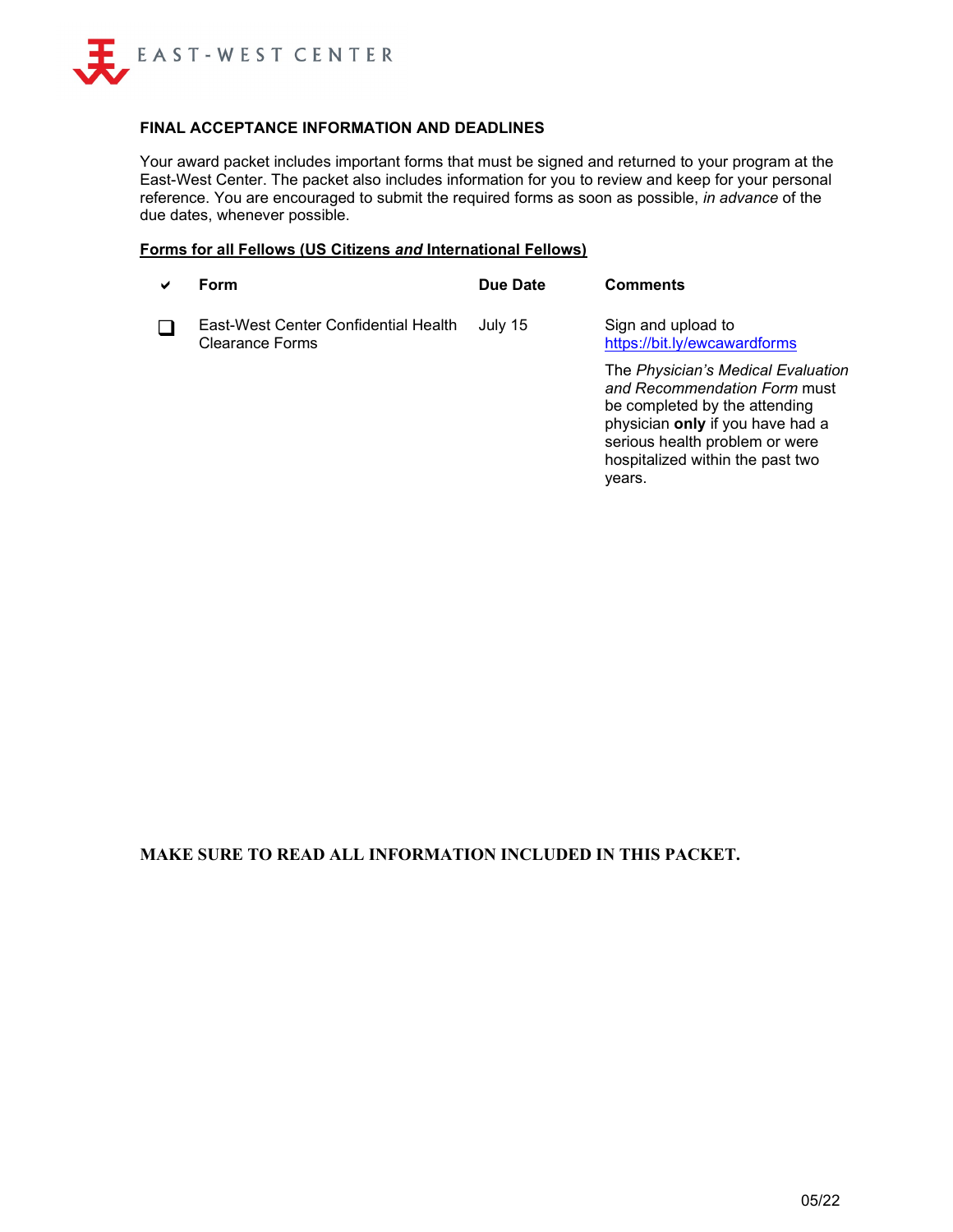

#### **WELCOME TO THE EAST-WEST CENTER**

We look forward to welcoming you to the East-West Center in August. Your award packet contains information to help you anticipate and prepare for the transition in the summer months ahead.

#### **Reference information in your packet**

You will find information on such topics as housing, health insurance, taxes, visa, and what to pack. Once you have reviewed the contents of your award packet, let us know your remaining questions. Enclosed is a contact information sheet so you know whom to contact regarding questions about your award and scholarship program.

A few important points are summarized below:

#### **Community Building Institute**

The Community Building Institute (CBI) program runs from August 8-19 and takes place prior to the beginning of the university's academic semester. EWC staff and many continuing participant volunteers plan the CBI to welcome you to the East-West Center experience.

Through the CBI, incoming participants have an opportunity before classes begin to engage in team-building activities and dialogue, facilitating what we hope will be the beginning of lasting relationships and an active social network of people committed to positive change.

Through learning, working, exploring, and living together, and engaging actively in the EWC and wider island community, participants new to Honolulu develop a "sense of place" and those who are familiar with Hawai'i help to share their knowledge and understanding with those who have just arrived. Interactive activities at the Center and in the community will create new opportunities for all to learn, contribute, and build friendships, whether this will be your first month in Hawai'i, the place where you have lived for a few years, or where you have grown up.

CBI activities also focus on providing opportunities for participants to learn and dialogue on issues of common concern that impact Asia, the U.S., and Oceania, enhancing intercultural awareness among the participants, and creating an esprit de corps among the incoming class.

For those completely new to Hawai'i and the Center, there will be CBI sessions providing information on course registration at the university, health insurance, Center involvement, and other practical matters for those making their initial adjustment to the island.

We understand that you will have other demands on your time in August, to meet with your academic advisor, to attend department meetings, take placement tests, and for some, to attend research or graduate assistant training, and settle into your new home. We will build free time into the schedule, particularly in the second week from August 15-19, to ensure you can get ready for the start of the semester. We will be in touch with you over the summer with schedule details.

Attendance and active engagement are required for the Community Building Institute and we are confident that this investment of time and energy will make your time at the East-West Center a transformative experience.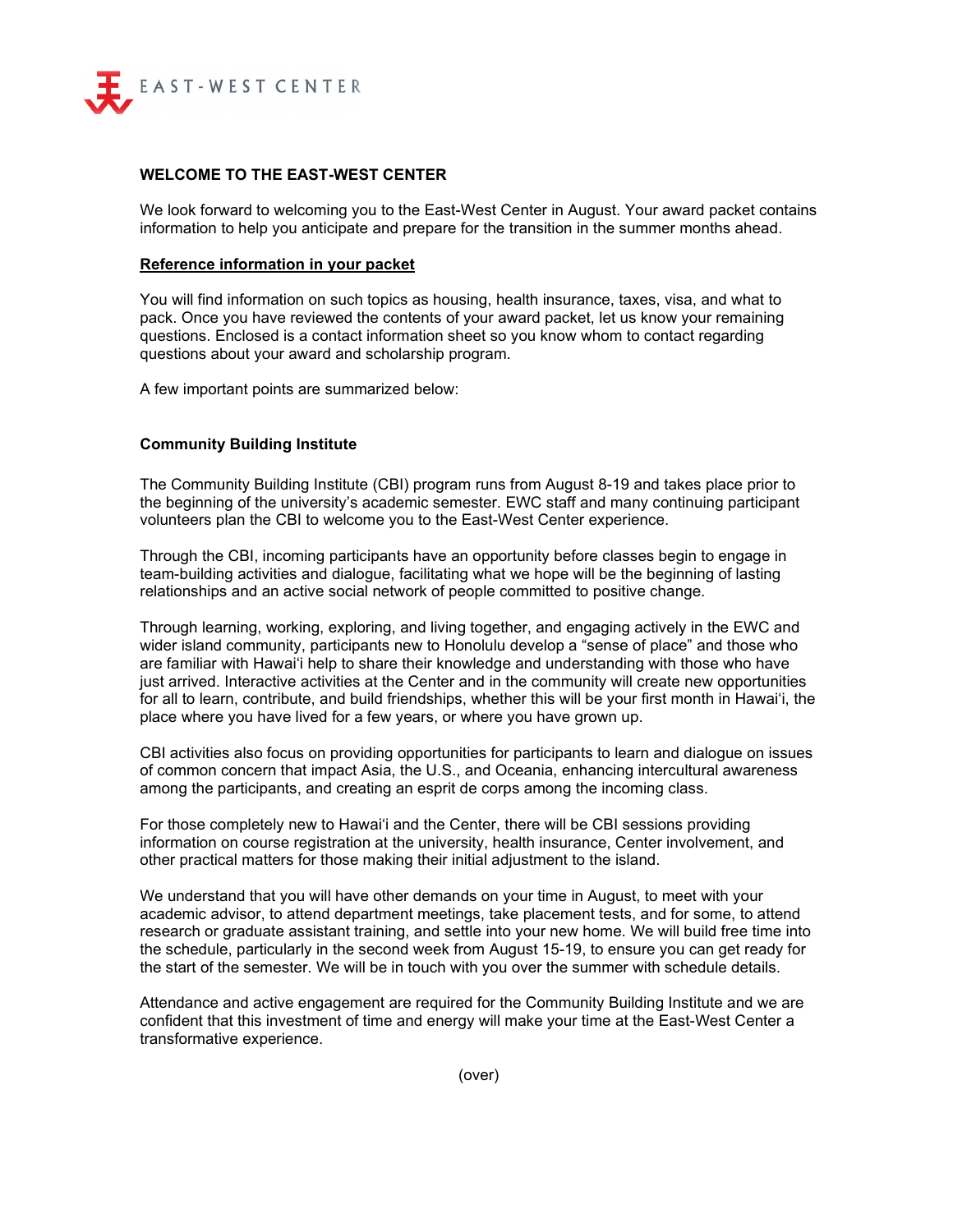#### **What to Pack**

Please note that some health items and services such as eyeglasses and dental care are not included as health insurance benefits and can be very expensive in Hawai'i. If you will be coming from an area where health items and services are less expensive than in Hawai'i, please see enclosed handout of list of items to bring.

There are several Center activities and special events at which you may wish to wear your national or traditional clothing. If you have traditional clothing or a special attire, you are encouraged to bring them.

Later in the summer, the volunteer participants who are planning part of the welcome and CBI activities will provide you with additional suggestions on what to pack.

#### **Campus Parking**

Participants who are currently in Hawai'i with cars or new participants who anticipate purchasing a car upon arrival are cautioned that there is a significant shortage of parking spaces on campus. Student campus parking permits for day parking are available only to continuing students in areas away from the dormitory. New students are not eligible for parking permits. Parking permits are distributed by the University of Hawai'i. Please be cautioned that on-street parking is even more limited, and the police can ticket and tow away illegally parked cars in Hawai'i.

We will provide information on transportation in the CBI packet. The public bus service in Honolulu is excellent. Your UH ID card also serves as a bus pass. Many students purchase bicycles.

This is not meant to be an exhaustive list but will get you started on preparing for your journey here. Through continued mailings in the summer months from the CBI coordinator, and individual contact, we will be happy to assist with your questions and preparations.

We look forward to your arrival to the East-West Center.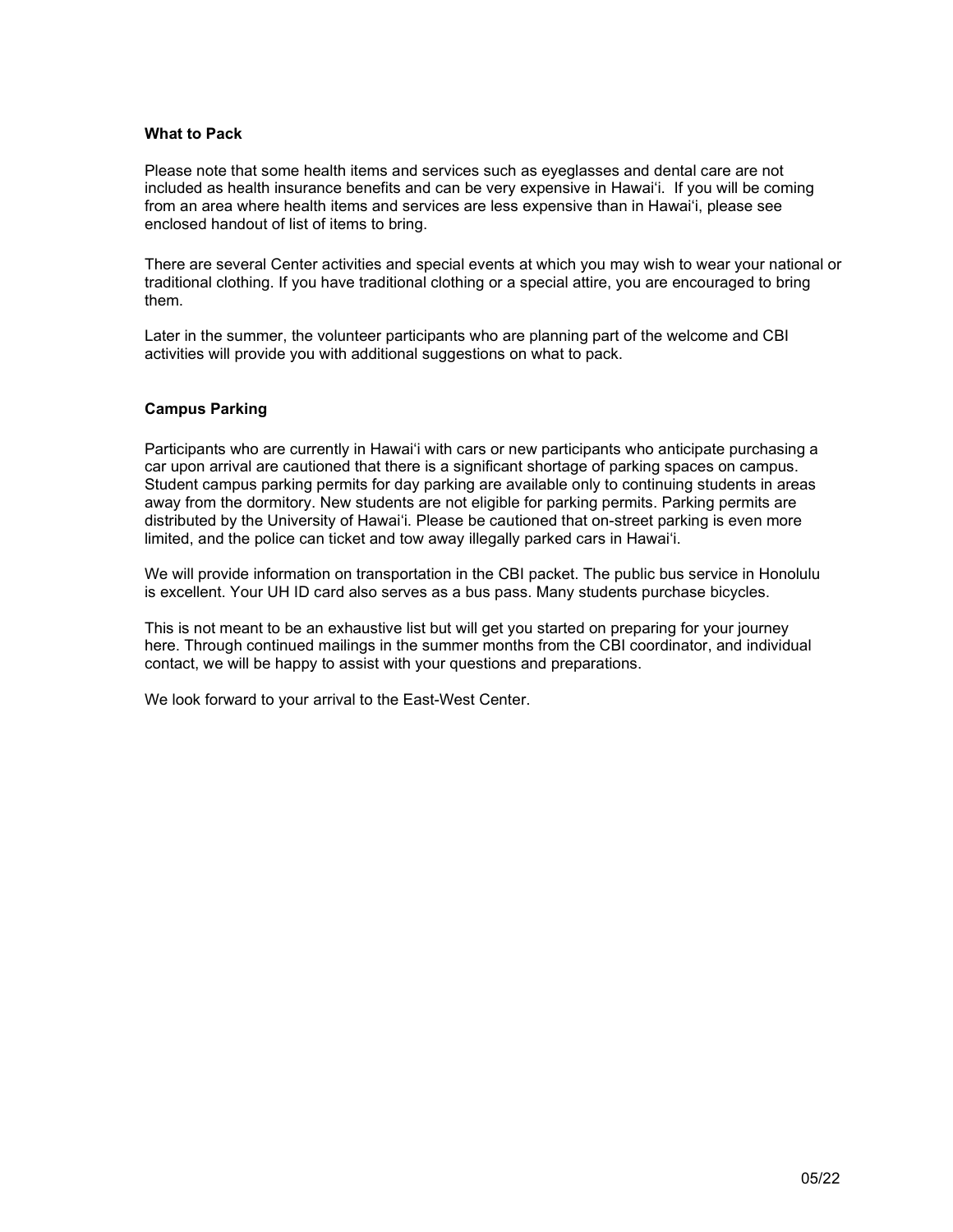

#### **HOUSING INFORMATION**

*Important Note regarding Housing reservations: The EWC Education Program has already blocked off a large number of rooms in our residence halls to accommodate all new students. In June, we will send out an email to collect students' housing dates and preferences. Please do not contact the Housing office directly to make your reservation. If you have questions that require urgent assistance, please contact your program coordinator.*

*For Housing visuals and COVID-19 housing rules, visit: <https://ewcparticipantinfo.org/ewc-housing/> and <https://ewcparticipantinfo.org/covid-19/>*

#### **Residence Halls**

The East-West Center provides housing for its degree fellows in two on-campus dormitories, Hale Mānoa and Hale Kuahine, with approximately 468 rooms.

**Hale Mānoa** is a 13-floor student dormitory serviced by two elevators. Certain floors or units are designated for male-only or female-only room assignments. Other areas are coeducational. Rooms are arranged in clusters, with each cluster or unit consisting of a combination of double and single rooms. Each living unit has shared bathroom facilities. Communal kitchen facilities and coin-operated laundry machines are located on each common floor. Other amenities include individual mailboxes, daily newspapers in the common area, snack/beverage vending machines, and ice machines. In addition, residents have access to lounges for TV viewing and small meetings or social functions. Hale Mānoa also has a music room with a piano, pool table and ping pong table that are shared by residents in both dormitories.

**Hale Kuahine** is a four-floor student dormitory with no elevator. Physical arrangements are similar to Hale Mānoa, and each living unit has shared bathroom facilities. The communal kitchen facilities, lounge, and laundry machines are located on the ground floor. Hale Kuahine has similar amenities as those listed above.

Smoking is not allowed in dormitories.

#### **Room Furnishings and Services**

Rooms contain a desk, dresser, chair, bed, study lamp, telephone, fan, clock radio, bookshelf and closet space. Linen and bedding (including pillow, blanket, bedspread, two sheets, and a pillow slip) are provided. You may want to bring a towel with you from home, or purchase a set from a local store. A towel set is available for purchase (US \$8) in the dormitories and includes a bath towel, washcloth, and small bar of soap.

Each residence hall has a reception desk with services such as checking persons in and out of rooms, taking messages, providing change for laundry and vending machines, issuing spare keys, maintaining security and providing general information.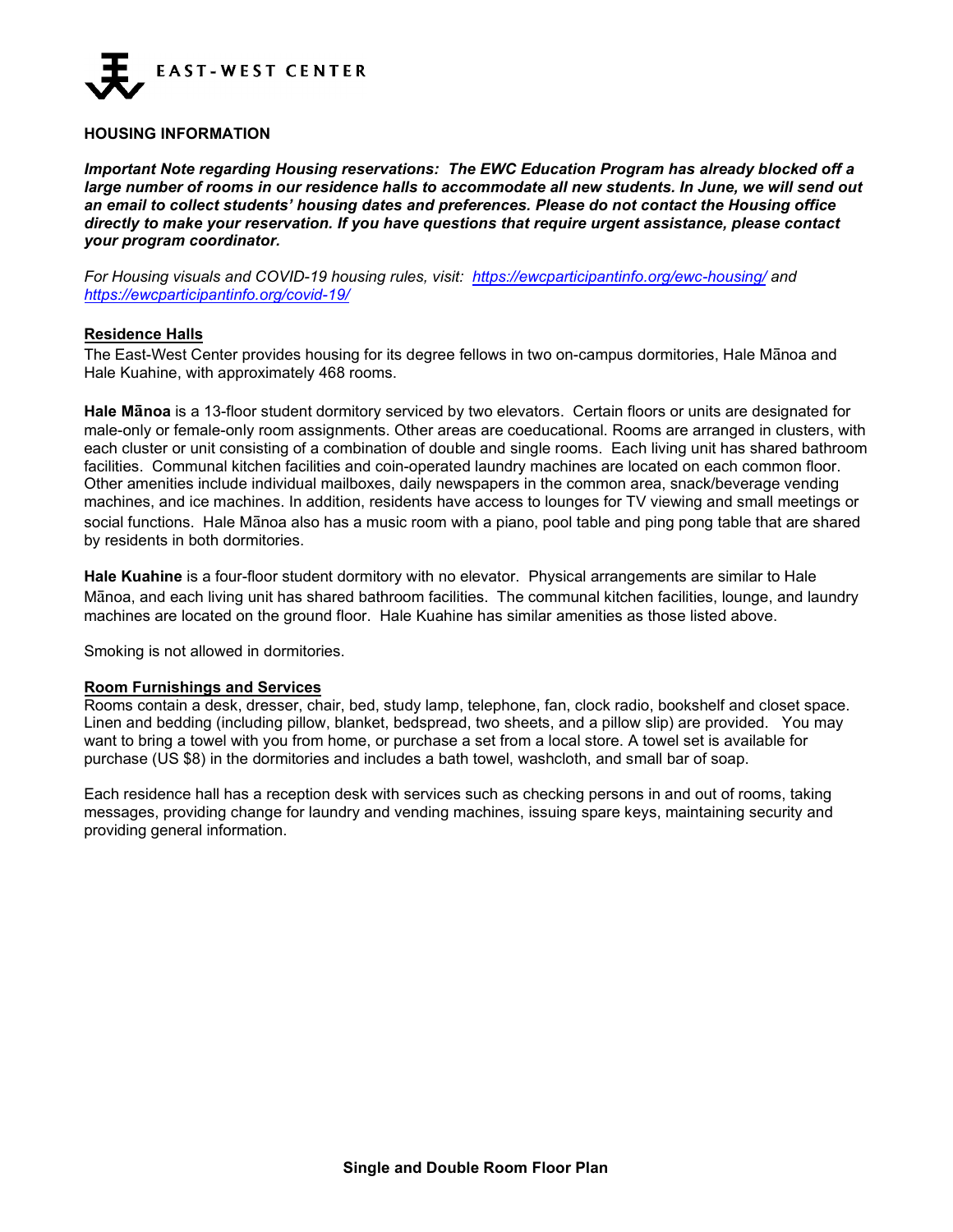

#### **Room Assignments**

Incoming degree fellows, except those accompanied by a spouse, are accommodated in single rooms. If you have a preference for a male-only, female-only, or coeducational floor, please indicate your preference when making your housing arrangements.

Persons with physical limitations should make their needs known when making the housing arrangement.

#### **Move-in Date**

Degree fellows choosing to arrive more than one day before the beginning date of the East-West Center fellowship are responsible for their own housing accommodation in Honolulu. The Center may be able to provide early accommodations, at the degree fellow's expense and at the higher rate for non-participants, if space is available and sufficient notice is provided.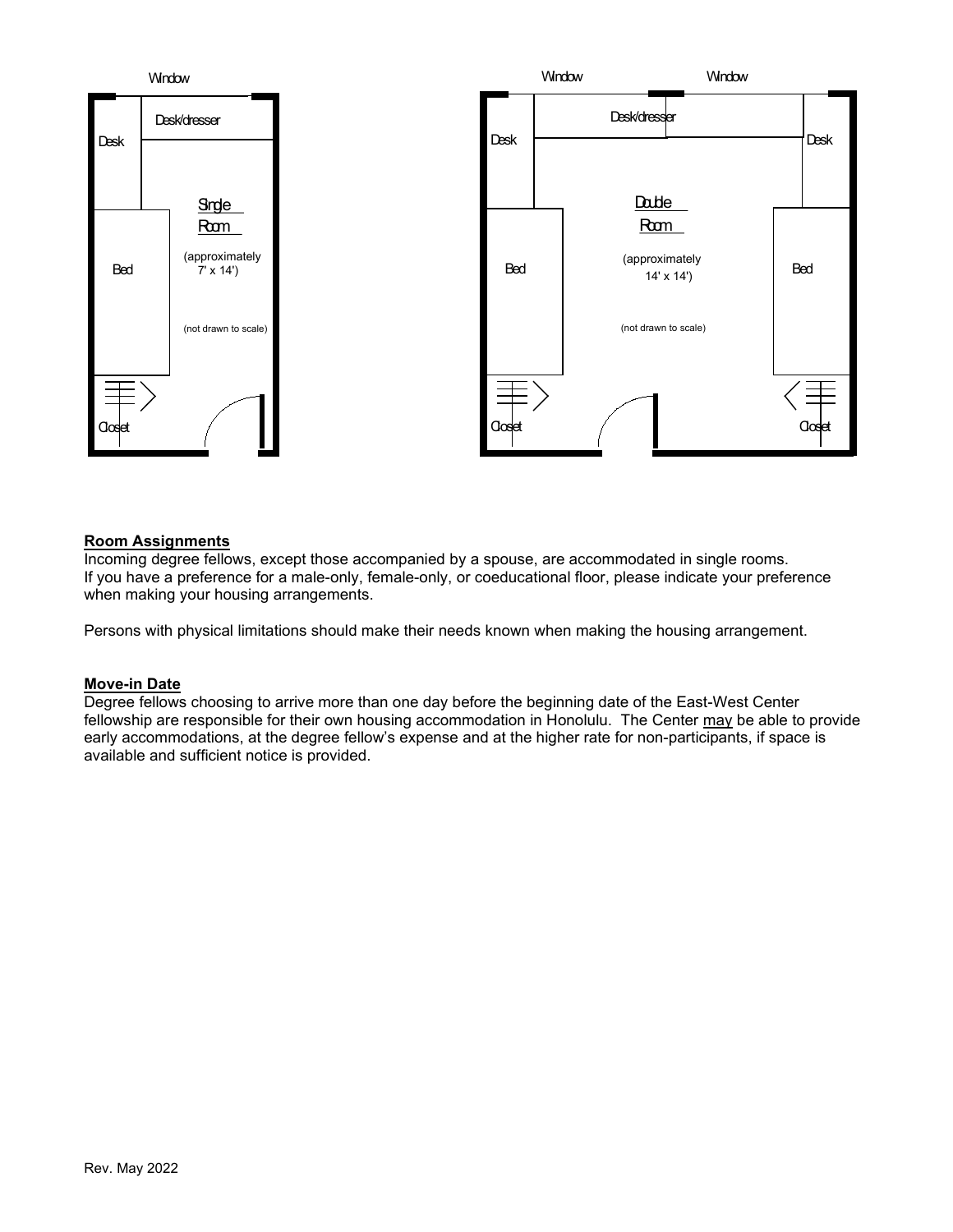

## **EWC COVID-19 Housing Rules**

To protect the health and safety of the entire residential community, the EWC has developed a set of COVID-19 housing rules. Residents and staff must adhere to these rules at all times.

## **Remember that any one of us could be a carrier. It is your responsibility to take all possible protective measures at all times. Do not wait for a positive COVID-19 case before doing everything you can to protect yourself and others.**

**Masks/Face Coverings:** Effective April 7, 2022, masks/face coverings are no longer *required* inside EWC residence halls.\* However, mask wearing remains encouraged, especially when in larger gatherings, in less-well ventilated indoor spaces, or if you believe that you may have symptoms or have been exposed.

**\*Note:** This policy applies to EWC *residence halls* and Hale Hālāwai. Other buildings at the Center (e.g. Jefferson Hall, Burns Hall, etc.) may have different or additional guidelines. In addition, specific events and activities may set their own requirements and guidelines that require masking. Units, kitchens, and planned activities may decide they would like to set a higher norm or standard for their space or activity. Please be sensitive to these decisions.

**Social Distancing:** When possible, residents are strongly encouraged to practice social distancing. This means a minimum of six (6) feet between people.

**Gatherings:** In-person gatherings of more than ten (10) people are strongly discouraged in the interior public spaces of EWC residence halls (lobbies, lānai, and so on). Though there are no limitations on outside gatherings, do practice social distancing.

**Elevators:** No more than four (4) residents in an elevator at any time.

**Kitchen Rules:** Residents should take every precaution to practice safe social distancing when sharing kitchen areas with others, including wiping down surfaces before and after use. To help facilitate safe social distancing in our community kitchens, we have implemented the following guidelines:

- Masks are encouraged at all times while using the kitchens, except when eating.
- Residents should primarily make use of the kitchen to which they have been assigned.
- Residents visiting other community kitchens should be mindful of the space they are taking up.

**Visitors:** Outside visitors and/or guests are not permitted in any EWC housing building.

**Effective March 10, 2022:** Hale Mānoa residents will be permitted to visit Hale Kuahine, and vice versa. As always, residents must be accompanied by a resident of that building, or be attending a specific activity. HK residents who wish to visit HM may be asked to show their key cards to the front desk staff.

If you have any questions or concerns, please do not hesitate to contact housing@eastwestcenter.org Thank you for your cooperation. (Updated 4.7.2022)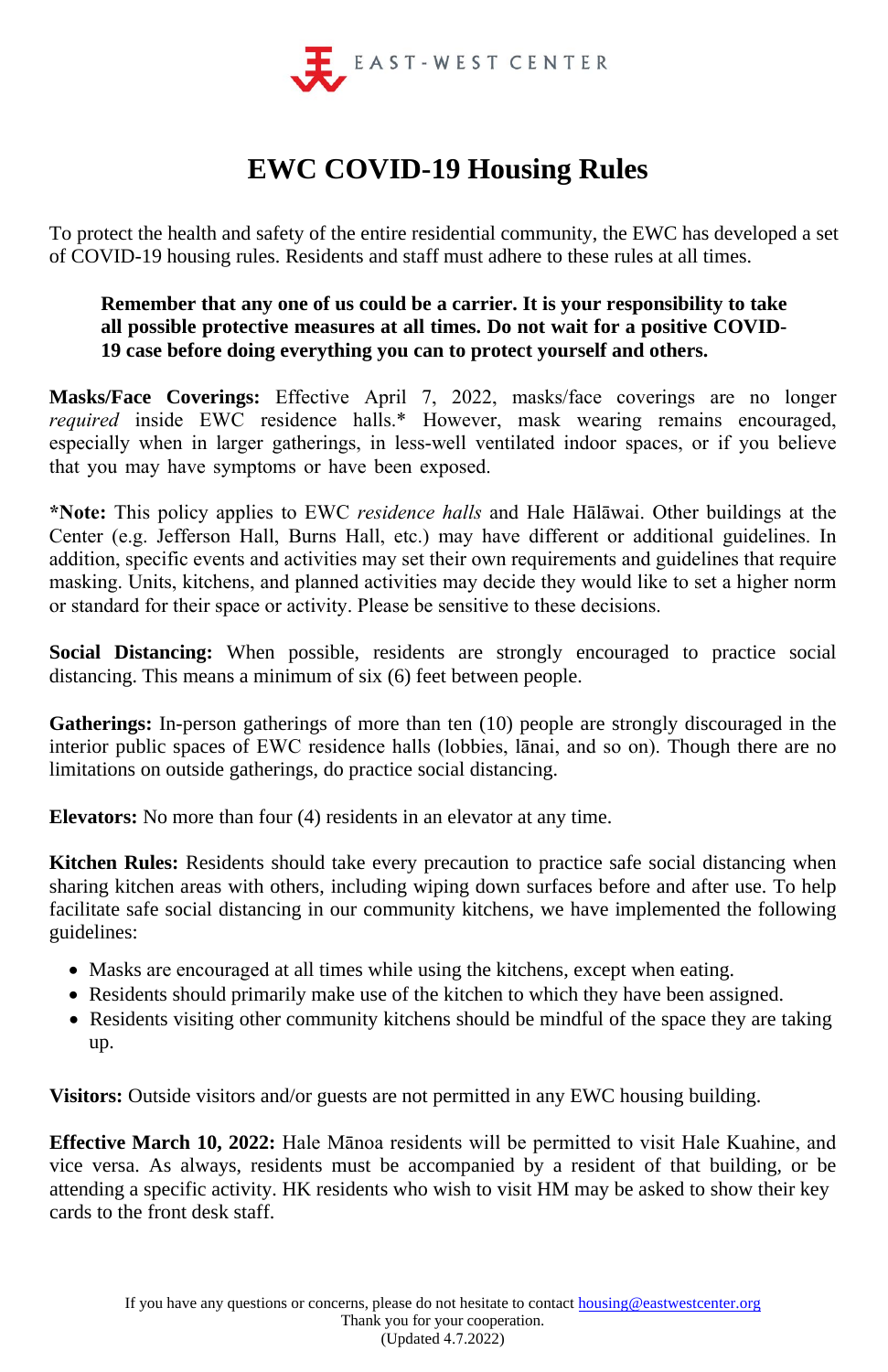

#### **Health-Related Information and Required Action**

The following information is provided is to assist you with health-related concerns you may have during your time at the Center.

Whether your award includes a subsidy for health insurance coverage or you have an independent health insurance plan, some health items and services, such as eyeglasses, and dental care, may not be included as benefits and can be very expensive. Therefore, if you will be coming from an area where health items and services are less expensive than in Hawai'i, you should:

- bring an adequate supply of any prescribed drugs you currently take (and the physician's prescription),
- bring extra eyeglasses with you,
- have all dental work completed before you come to Honolulu, and
- make an effort to take care of any personal health problems before beginning your fellowship.

#### **Action Required**:

 $\Box$  Although you may, in other respects, be eligible for an EWC fellowship, the Center cannot grant you medical clearance until your EWC Confidential Health Clearance Forms have been completed and received by the EWC. To assist you in completing the East-West Center Confidential Health Clearance Form, please note the following:

- a) Record any health problem, disability or special need you may have.
- b) If you have been hospitalized or have had a serious health problem within the past two years, have the examining physician complete the enclosed Physician's Medical Evaluation and Recommendation Form.

**NOTE: the following vaccines are required by the Hawaii State Department of Health for study at UH.** [Please refer to](https://hilo.hawaii.edu/studentaffairs/health/healthrqts.php) [https://www.hawaii.edu/shs/health\\_clearance/](https://www.hawaii.edu/shs/health_clearance/) and plan accordingly**.** 

- **MMR** (Measles Mumps, Rubella) 2 doses
- **Varicella** (Chickenpox) 2 doses
- **TDAP** (Tetanus, Diphtheria, Pertussis) 1 dose
- **MCV** (Meningococcal Conjugate Vaccine) At least 1 dose on or after age 16
- **Tuberculosis Clearance**
	- *International Degree Fellows*: All international students new to UHM must have a TB skin test at the UHM University Health Services upon arrival.
	- *U.S. Degree Fellows*: You will need to submit results of TB skin test taken within one year prior to university enrollment. If you have not had a TB skin test in the past 12 months, you must have a TB skin test at the UHM University Health Services.

We schedule time at the beginning of the Community Building Institute (CBI) program for the TB skin test.

Detailed information on obtaining health care in Hawai'i and on health insurance will be presented soon after you arrive in Honolulu. Please contact your scholarship coordinator if you would like any information before that time. We look forward to your arrival.

- 
- 
- 

- 
-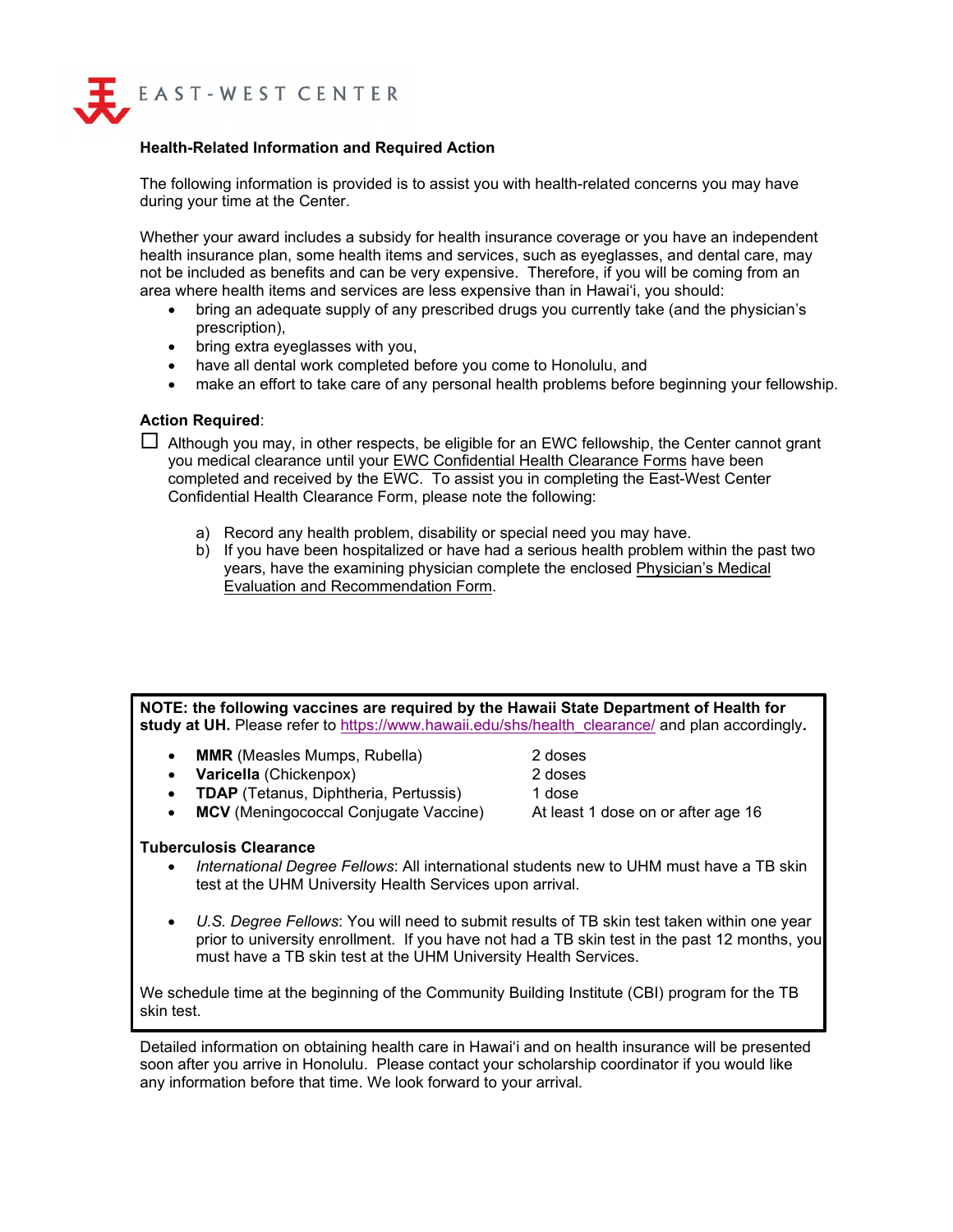

#### **CONFIDENTIAL HEALTH CLEARANCE FORM**

A completed Health Clearance Form is *required* of all degree fellows registering at the University of Hawai`i. Please answer all of the questions and sign at the bottom.

1. What health problems or conditions (diseases, illnesses, or injuries) have you had in the past two years?

| Problem/Condition | Dates | Medical Person's | Treatments | Are you still    |
|-------------------|-------|------------------|------------|------------------|
|                   |       | Specialty        |            | under treatment? |
|                   |       |                  |            |                  |
|                   |       |                  |            |                  |
|                   |       |                  |            |                  |
|                   |       |                  |            |                  |
|                   |       |                  |            |                  |
|                   |       |                  |            |                  |

2. Have any of these health problems or conditions been of a serious nature or resulted in your hospitalization?

 $\Box$  Yes (complete question #3)  $\Box$  No (go to question #4)

- 3. If you answered "yes" to #2, have had a serious problem, or have been hospitalized within the past two years, you must have a physician complete the attached Physician's Medical Evaluation and Recommendation Form and return it to us with this clearance form.
- 4. List all health/medical problems, conditions or special needs that you have which you think might affect or limit your involvement in East-West Center activities or your living with others in an East-West Center residence hall.
- 5. Do you have any dietary restrictions? If yes, please list.
- 6. Please use this space to inform us of any way in which the East-West Center might assist you or your accompanying dependents with a health concern.
- 7. "I declare that the information on this form is true and complete to the best of my knowledge and attest that I am in sufficiently good health and condition to participate in East-West Center activities."

Participant's Signature **Date** Date

Print Name

Return all forms to the Registrar's Office East-West Center, 1601 East-West Road Honolulu, HI 96848-1601, USA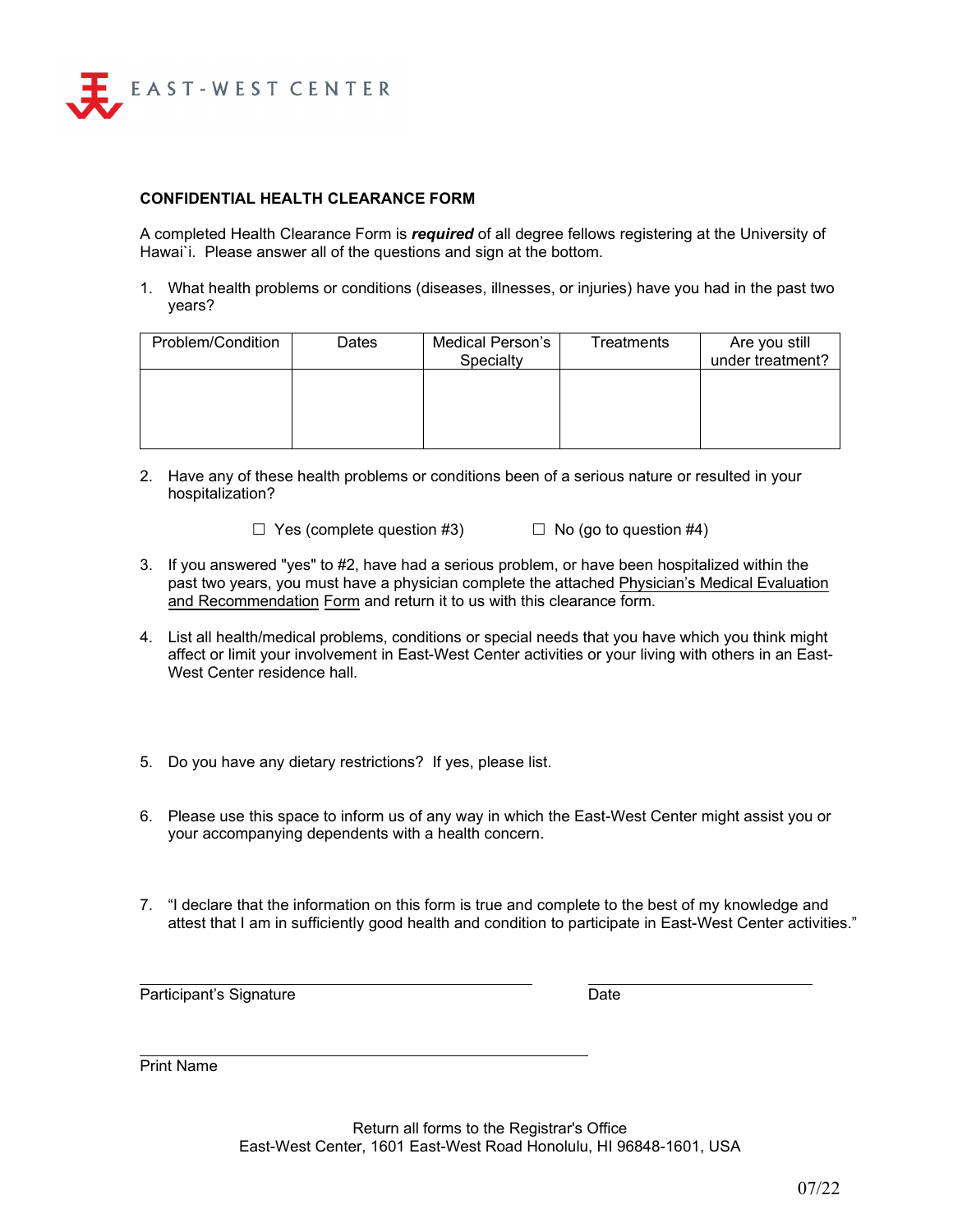

#### **PHYSICIAN'S MEDICAL EVALUATION AND RECOMMENDATION**

To be completed *only* if patient has been hospitalized or had a serious health problem within the past two years.

#### **To the Physician:**

This person has received an East-West Center (EWC) award. This award involves traveling to Honolulu, Hawai`i, living closely with others from different cultures in a campus residential building, participating in full days of classes, and often, nights of study and Center events and activities.

The following information is asked in an effort to help maintain EWC participants' health status while on award.

Patient's Name (please print or type)

Please answer the following questions in relation to the hospitalization or serious health problem the patient listed on the East-West Center Health Clearance Form.

1. Are any follow-up visits or treatments recommended? (Check one)

| $\Box$ Yes |  | <b>No</b> |
|------------|--|-----------|
|------------|--|-----------|

2. What special services or special care do you think would benefit this person while an East-West Center participant in Honolulu, Hawai`i?

3. What are your recommendations for restrictions in physical activities?

- $\Box$  No restrictions
- **a** Modified physical activities (please explain):
- $\Box$  Minimum of physical activities
- Other restrictions you would recommend:
- 4. What specific recommendations do you have which you believe would help maintain or improve this person's health status?

"I declare that the above information is true and complete to the best of my knowledge and certify that this person is in sufficiently good health to participate as an East-West Center participant."

|                                   | M.D. |           | M.D. |
|-----------------------------------|------|-----------|------|
| Physician's Printed or Typed Name | Date | Signature |      |
|                                   |      |           |      |

Physician's address

Return all forms to the Registrar's Office East-West Center, 1601 East-West Road Honolulu, HI 96848-1601, USA